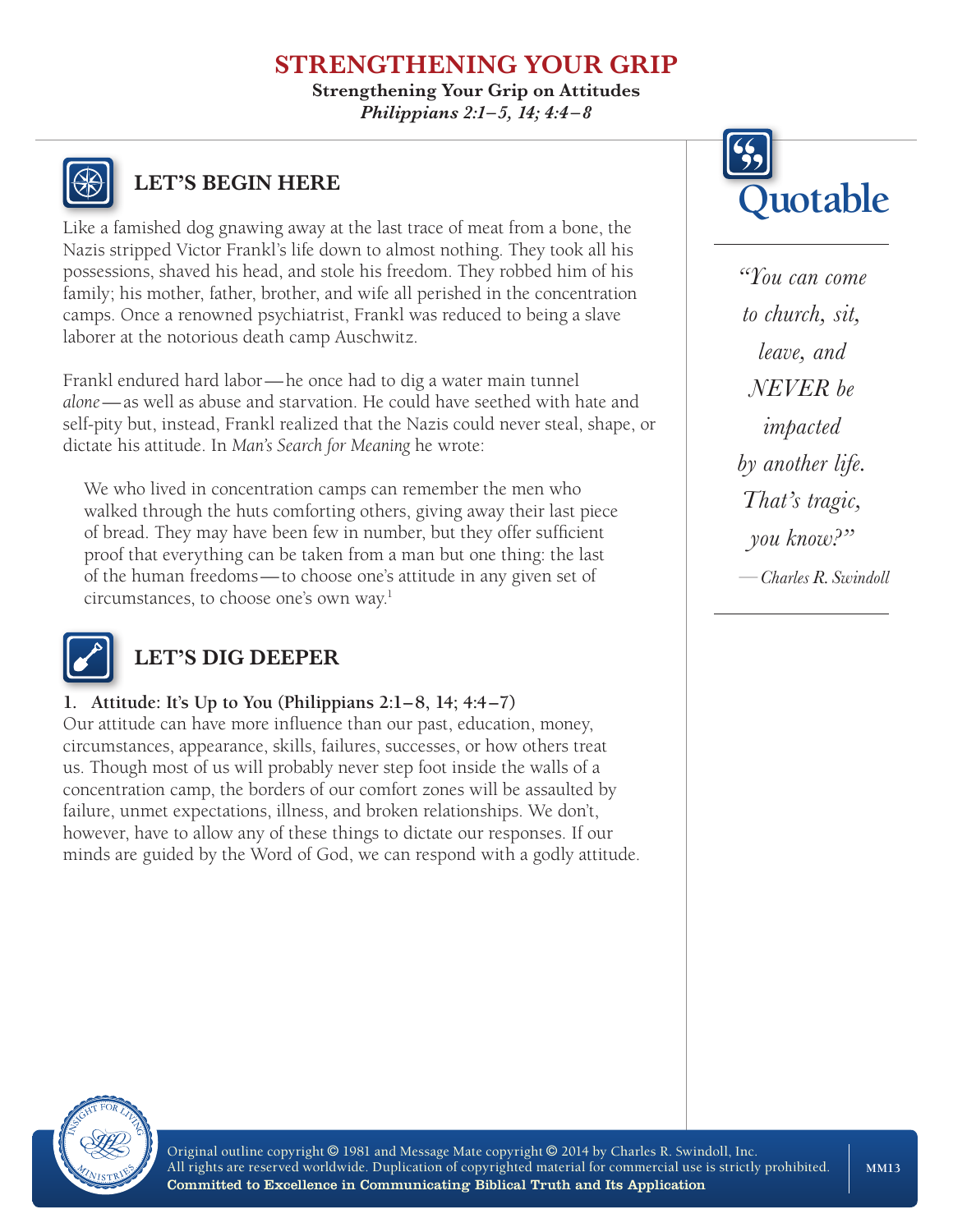## **STRENGTHENING YOUR GRIP Strengthening Your Grip on Attitudes**

*Philippians 2:1–5, 14; 4:4 –8*

## **2. Food for the Right Attitude (Philippians 4:8)**

Paul, in his typical style, never told us to avoid something without giving us something to practice in its place. But he reminded us that our attitudes start, not in our circumstances, but in our minds. In Philippians 4:8, he provided six thoughts to dwell on that will squelch the voices of blame and self-pity, and help us develop a godly attitude. "Finally, brethren, whatever is true, whatever is honorable, whatever is right, whatever is pure, whatever is lovely, whatever is of good repute, if there is any excellence and if anything worthy of praise, dwell on these things."



#### **A CLOSER LOOK** *Choose Your Attitude*

The apostle Paul wrote to the Philippians because they had a tendency toward disunity. One particular relationship within the church caused the apostle to admonish the Philippians to pursue unity: "I urge Euodia and I urge Syntyche to live in harmony in the Lord" (Philippians 4:2). Disunity and broken relationships often occur when individuals display these and other aggressive or passive attitudes:

- **Blame:** When life doesn't go our way, we often become aggressive and start looking for someone to blame. Sometimes we even lash out at God, our primary source of help.
- **Self-pity:** Self-pity, the passive response to bad circumstances, keeps us down, makes us feel like the victim of an unfair world, and causes us to believe that no one, not even God, cares.

*Continued on next page*



Original outline copyright © 1981 and Message Mate copyright © 2014 by Charles R. Swindoll, Inc. All rights are reserved worldwide. Duplication of copyrighted material for commercial use is strictly prohibited. Committed to Excellence in Communicating Biblical Truth and Its Application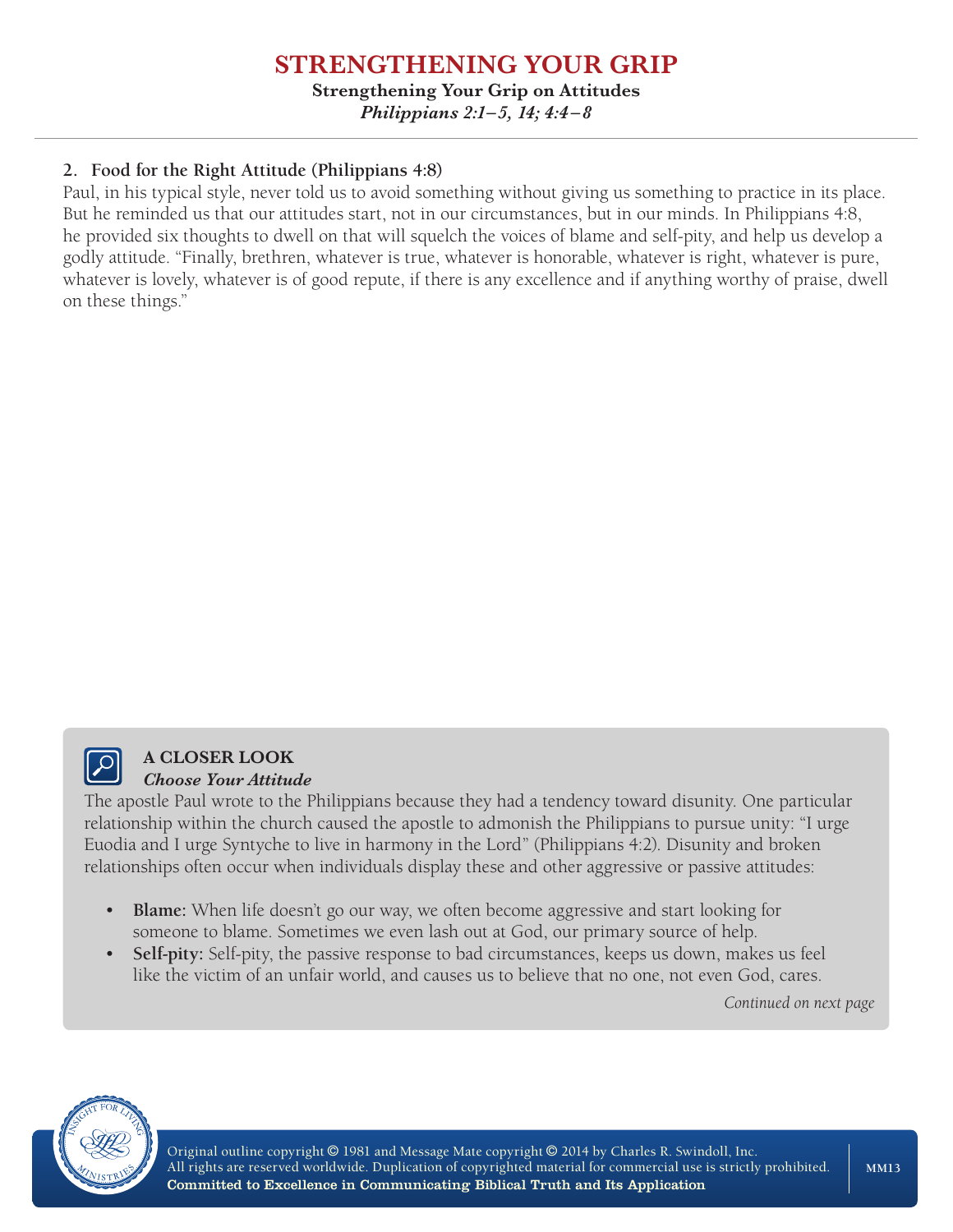## **STRENGTHENING YOUR GRIP Strengthening Your Grip on Attitudes**

# *Philippians 2:1–5, 14; 4:4 –8*

#### *Continued from previous page*

But instead of fighting one another, Paul encouraged Euodia, Syntyche, and all the Philippians to reflect these positive attitudes rooted in their relationships with Christ:

- **Unselfish humility:** Christians should adopt Christ's attitude when He came to earth to die for our sins (Philippians 2:3–8).
- **Positive cooperation:** Let's abandon grumbling and seek to build others up instead (Philippians 2:14).
- **Genuine joy:** Joy is rooted in a Person, not in our circumstances. Prayer shifts the load from our shoulders to God's, making room for peace and joy (Philippians 4:4–7).



# **LET'S LIVE IT**

Yes, we can control our attitudes. Think of your mind as a safe deposit box. Every day, we make attitude "deposits" into that box. So let's begin to fill that box with godly attitudes that come from God's Word—joy, humility, encouragement, forgiveness, and love.

**What circumstances are challenging your attitude today? What will you do to keep your mind focused on Christ and the godly attitudes He modeled for us?**

ENDNOTE

1. Viktor E. Frankl, *Man's Search for Meaning: An Introduction to Logotherapy*, trans. Ilse Lasch (Boston: Beacon Press, 1962), 65.



Original outline copyright © 1981 and Message Mate copyright © 2014 by Charles R. Swindoll, Inc. All rights are reserved worldwide. Duplication of copyrighted material for commercial use is strictly prohibited. Committed to Excellence in Communicating Biblical Truth and Its Application